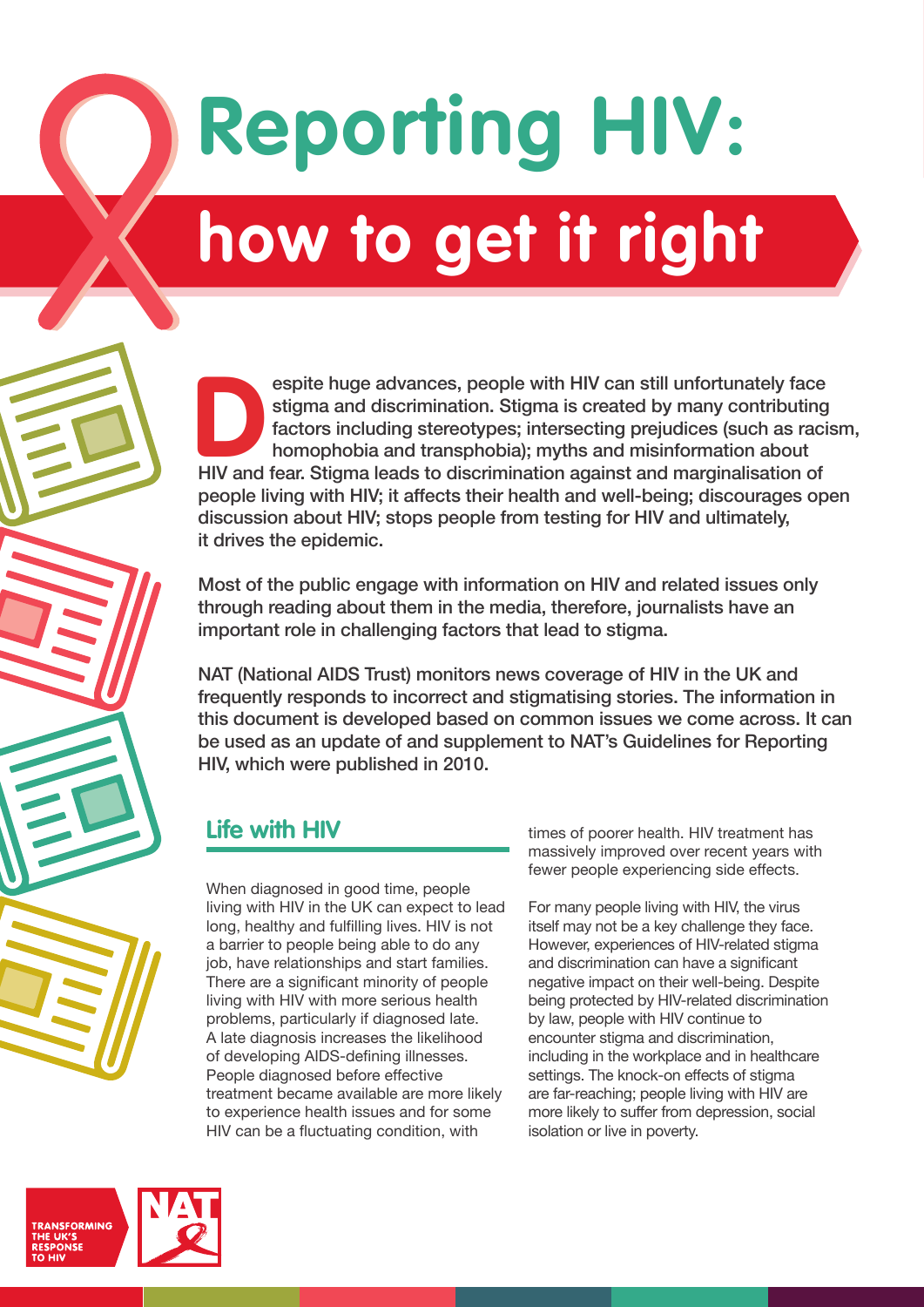## **DOS & DON'TS**



**DON'T** say AIDS (unless you really mean it) or HIV/AIDS.

**DON'T** write that a person has been at risk of HIV when they have not.

**DON'T** refer to 'HIV sufferers' or 'HIV victims' or to HIV as a 'death sentence' or a 'terminal disease'.

**DON'T** imply that only gay men can acquire HIV.

**DON'T** report that condoms are the only way to prevent HIV.

**DON'T** put HIV in a story, or disclose a person's HIV status, when it's not relevant.

**DO** say HIV and, if relevant, HIV and AIDS.

**DO** remember most people living with HIV in the UK are on effective treatment and cannot transmit the virus and that you cannot get HIV from spitting, biting for from discarded needles.

**DO** refer to 'people living with HIV' and to HIV as a long-term condition, remembering that people diagnosed with HIV in good time have the same life expectancy as anyone else.

**DO** remember lots of people living with HIV are heterosexual (roughly half in the UK) and that HIV disproportionately affects groups that face wider prejudice such as gay and bisexual men, trans people and people from BAME groups.

**DO** report that condoms are an important aspect of HIV and STI prevention, but that there is also a pill you can take to protect yourself from HIV (PrEP) and that HIV treatment means that most people living with HIV cannot transmit the virus.

**DO** remove unnecessary references to HIV and protect the right to confidentiality of a person living with HIV wherever possible.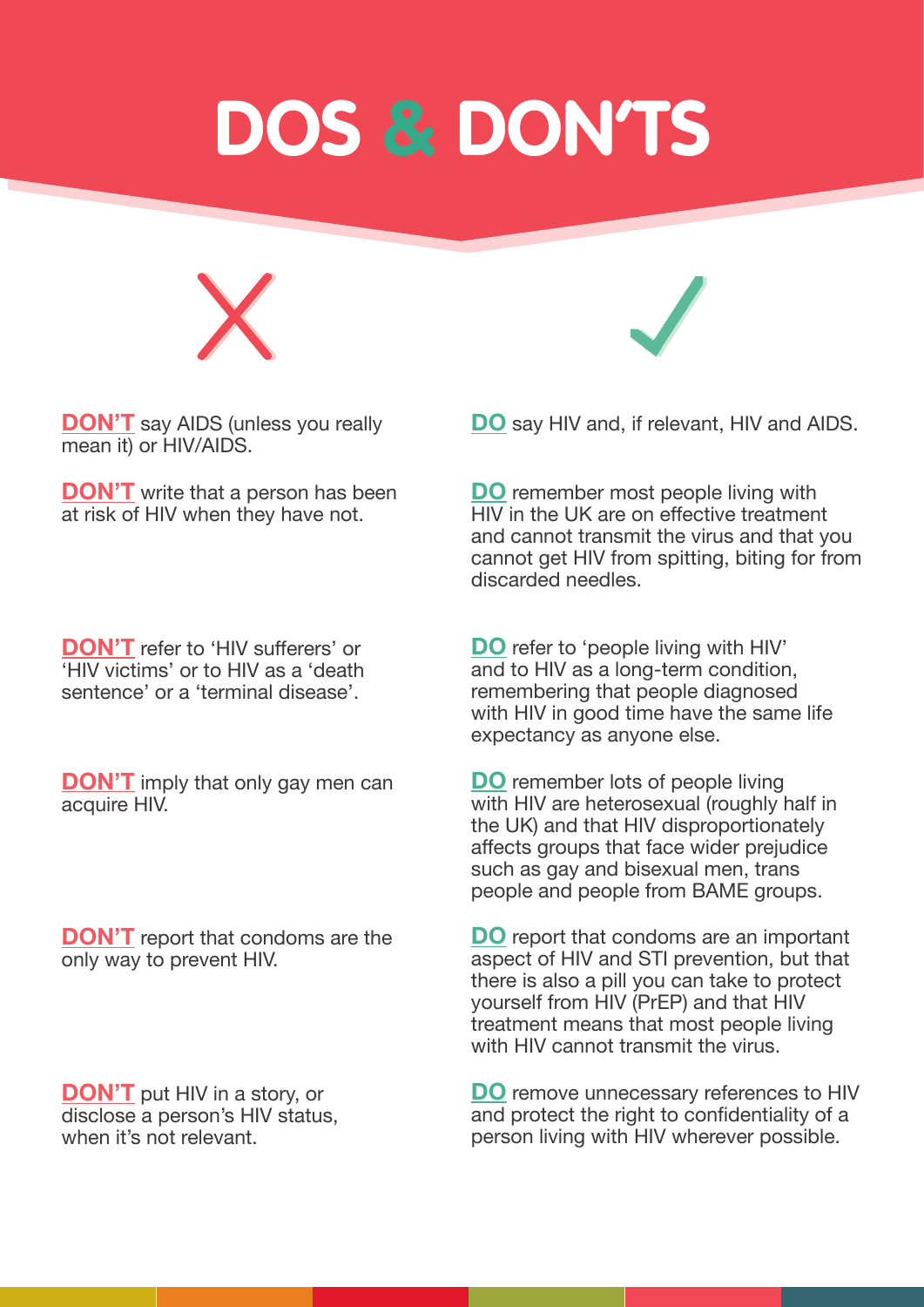

#### **How HIV can be transmitted**

**SEX:** Most people acquire HIV through sex. Anal or vaginal intercourse can pose an HIV transmission risk. The risk of HIV transmission from oral sex is very small. Condoms massively reduce the risk of transmission of HIV and other STIs. Taking the HIV prevention pill PrEP eliminates the risk of HIV. There is *no risk* of getting HIV from sexual contact with someone who is diagnosed with HIV but whose viral load is undetectable (see U=U).

#### **SHARING OF INJECTING EQUIPMENT:** HIV can be

transmitted when sharing needles due to the immediacy of the exchange of blood. However, because of harm reduction efforts (like needle exchanges) this route accounts for only a very small proportion of HIV transmissions in the UK (around 2%).

#### **VERTICAL TRANSMISSION:**

HIV can be transmitted in the womb, during birth, and through breastfeeding, but this is preventable through medication. In the UK, fewer than 0.5% of children born to mothers living with HIV in the UK will be HIV positive. Only 1.6% of people living with HIV in the UK acquired HIV from their mother in infancy.

### **…and how it can't**

**SPITTING AND BITING:** Although being spat at may be unpleasant, those who have been attacked in this way are not at risk of HIV. This applies even when the spit contains blood. *There has never been a case of HIV being transmitted through spitting.* There have been five cases internationally where it is thought that HIV may have been transmitted via human bite. However, these were all in extreme and highly unusual circumstances. *Biting it is not considered an HIV risk by medics.*

You may come across information from news sources that suggest there has been an HIV risk from an assault involving spitting or biting**.**  *This is based on misinformation and you should avoid reproducing this misinformation and damaging public understanding.* If you have a from quote somebody who has said spitting or biting has posed an HIV risk, consider approaching the source to clarify their position. If they maintain this aspect of their statement, you might remove the quote or follow the quote with a clear, clarifying point that they are incorrect. NAT can always provide you with statements to clarify.

**DISCARDED NEEDLES:** Because it is widely known that sharing of needles is a transmission risk, people also associate discarded needles with HIV. As well as the fact that HIV prevalence is very low amongst people who inject drugs in the UK, HIV itself is a very fragile virus that does not survive for long outside the body. *There have been no cases of HIV transmission from an injury from a needle discarded in public.*

If writing about a discarded needle problem in an area, HIV would not be relevant and referring to HIV risk would cause unnecessary worry. If you must quote someone who cites HIV worries, consider adding a clarifying point that there have been no cases caused this way.

**BLOOD PRODUCTS:** Before HIV transmission was well understood, some individuals received blood products which resulted in HIV infection. All donated blood is now screened for HIV in the UK and there are also other measures put in place to minimise risk. 0.9% of people living with HIV in the UK acquired HIV from receiving blood products in the past.



#### **Aid AIDS awareness**

AIDS and HIV are not the same thing, and writing one when you mean the other could make your copy medically inaccurate and add to unhelpful confusion between the two. HIV is a virus that 101,000 people in the UK have. Because of treatment, the vast majority do not develop AIDS (a syndrome when serious illnesses are caused by a weakened immune system). Don't say AIDS (unless you are sure you mean it) and remember there is no such thing as an 'AIDS test,' only an HIV test.

In the UK people with HIV *can* still develop AIDS-defining illnesses which is especially likely if when their HIV is undiagnosed for long periods, or when they are not accessing healthcare, however, this is uncommon in the UK. So, in most stories you can simply refer to HIV and *avoid the word 'AIDS'* unless you are clearly writing about the specific syndrome.

#### **WHEN MIGHT IT BE APPROPRIATE TO REFER TO AIDS:**

**HISTORY:** You are referring to a time in the 80s and 90s when more people with HIV developed AIDS.

**GEOGRAPHY:** You are writing about HIV and AIDS in countries where treatment access is limited. But the rules still apply - it is still important to understand the distinction between HIV and AIDS.

**IN MEMORY:** You are writing about key figures or other individuals who were lost to AIDS such as Freddie Mercury.